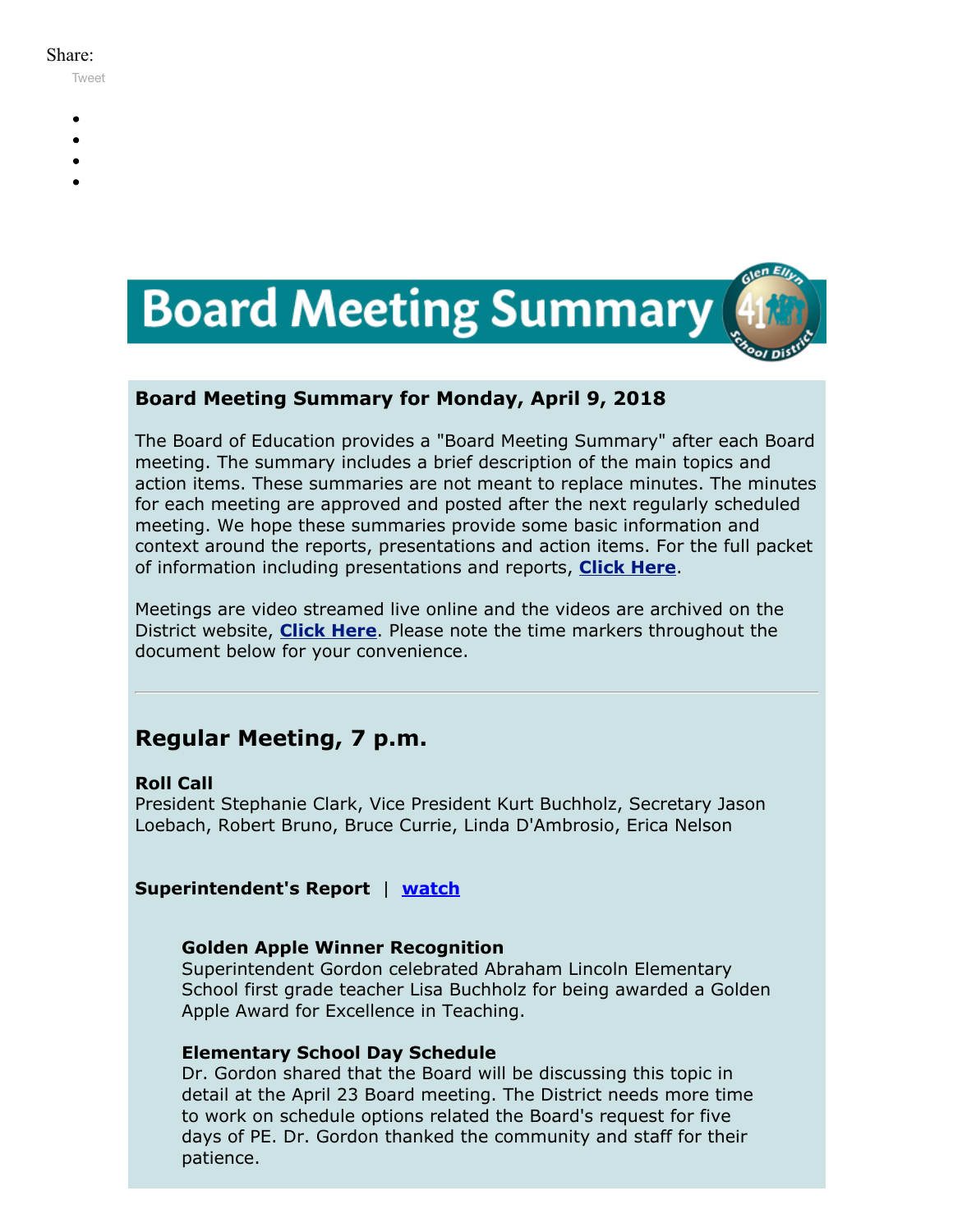## **Board Reports** | **[watch](https://youtu.be/XrUfLV80n8I?t=11m40s)**

# **Public Participation** | **[watch](https://youtu.be/XrUfLV80n8I?t=21m03s)**

# **Presentation** | **[watch](https://youtu.be/XrUfLV80n8I?t=28m08s)**

#### **School Perceptions Survey Results**

Bill Foster of School Perceptions presented the student, staff and parent survey results. Board members asked questions and discussed the results. To view the results Click [Here](https://www.d41.org/surveys).

#### **Budget Overview**

Assistant Superintendent for Finance, Facilities and Operations Eric DePorter presented the budget adoption timeline, key elements and overall process.

## **Discussion**

### **Data Warehouse Recommendation** | **[watch](https://youtu.be/XrUfLV80n8I?t=2h13m10s)**

Director of Technology Mike Wood presented information related to how the District came to the recommendation for Educlimber as the new data warehouse system. Plan to begin the data migration this summer.

## **Action Items**

# **Consent Agenda** | **[watch](https://youtu.be/XrUfLV80n8I?t=2h23m15s)**

#### **Human Resources**

Personnel Report Re-employment of Probationary (Non-Tenured) Teachers

#### **Finance, Facilities & Operations**

School District Payment Order - School District Payment Order - March 13, 2018 - March 27, 2018

#### **Board Meeting Minutes**

Approval of Board Meeting Minutes **[March 12, 2018 - Special Meeting Minutes](https://v3.boardbook.org/Public/PublicItemDownload.aspx?ik=42260392)** March 12, 2018 - Special Meeting Minutes- Closed **[March 19, 2018 - Special Meeting Minutes](https://v3.boardbook.org/Public/PublicItemDownload.aspx?ik=42260393) [March 19, 2018 - Regular Meeting Minutes](https://v3.boardbook.org/Public/PublicItemDownload.aspx?ik=42260445)** March 19, 2018 - Regular Meeting Minutes - Closed

(Voted Yes: Clark, Buchholz, Loebach, Bruno, Currie, D'Ambrosio, Nelson)

#### **Superintendent Recommendations** | **[watch](https://youtu.be/XrUfLV80n8I?t=2h24m20s)**

**Resolution Authorizing the Abatement of a Portion of the 2017 Taxes Levied**